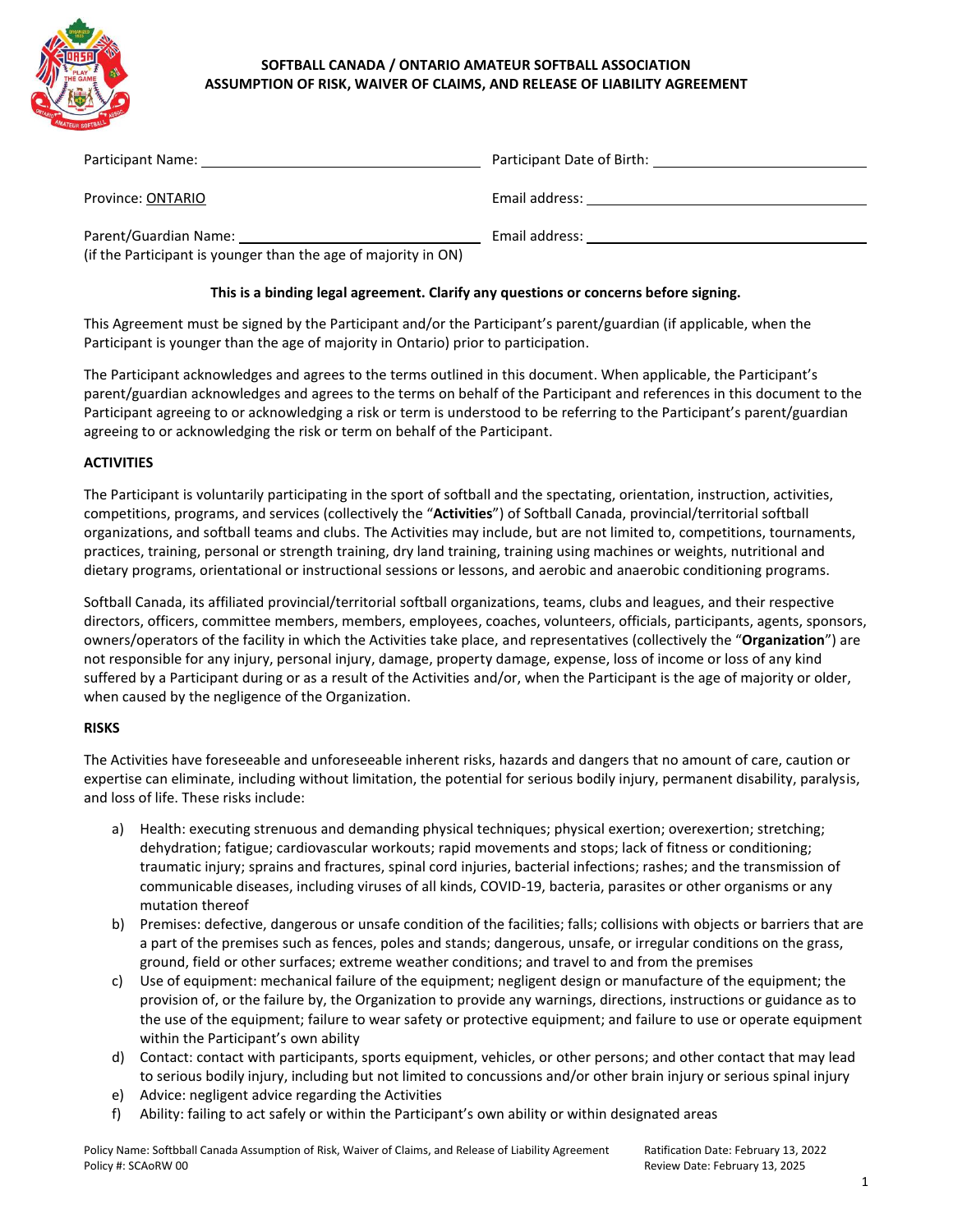- g) Sport: the sport of softball and its inherent risks, including but not limited to running, tripping, falling, being hit with a ball or bat, or colliding with another participant
- h) Conduct: the Participant's conduct and conduct of other persons including any physical altercation between participants
- i) Travel: travel to and from the Activities
- $\Box$  The Participant accepts the inherent physical risks

Cyber. The Organization may offer or promote online programming (such as webinars, remote conferences, workshops, and online training) which have different foreseeable and unforeseeable risks than in-person programming. These risks include privacy breaches, hacking, technology malfunction or damage.

 $\Box$  The Participant accepts the online programming risks

COVID-19. The COVID-19 disease has been declared a worldwide pandemic by the World Health Organization and is extremely contagious. The Organization has put in place preventative measures to reduce the spread of COVID-19; however, the Organization cannot guarantee that the Participant will not become infected with COVID-19. Further, participating in the Activities could increase the Participant's risk of contracting COVID-19 or any other contagious disease.

COVID-19 Protocol. The Organization may develop COVID-19 protocols to which all participants must adhere. The Participant has reviewed the COVID-19 protocols and, when applicable, responded to any COVID-19 questionnaire or compliance declaration provided to the Participant by the Organization. The Organization has the discretion to remove the Participant from the Activities if the Participant does not comply with the protocols.

 $\Box$  The Participant accepts the COVID-19 risks and the COVID-19 protocols

Negligence. The Organization may be negligent, which may include failure by the Organization to take reasonable steps to safeguard or protect the Participant from the risks, dangers and hazards associated with participation in the Activities.

 $\Box$  The Participant accepts that the Organization may be negligent (check only if the Participant is the age of majority or older

## **TERMS**

In consideration of the Organization allowing the Participant to participate in the Activities, the Participant agrees:

- a) That the Participant is not relying on any oral or written statements made by the Organization or their agents, whether in a brochure or advertisement or in individual conversations, to agree to participate in the Activities
- b) That when the Participant practises or trains in their own space, the Participant (or the Participant's parent/guardian, if applicable) is responsible for the Participant's surroundings and the location and equipment that is selected for the Participant
- c) That the Participant's mental and physical condition is appropriate to participate in the Activities and the Participant (or the Participant's parent/guardian, if applicable) assumes all risks related to the Participant's mental and physical condition
- d) To comply with the rules and regulations for participation in the Activities
- e) To comply with the rules of the facility or equipment
- f) That if the Participant observes an unusual significant hazard or risk, the Participant will remove themselves from participation and immediately bring their observations to a representative of the Organization
- g) The risks associated with the Activities are increased when the Participant is impaired and the Participant will not participate if impaired in any way
- h) That it is the Participant's (or the Participant's parent/guardian, if applicable) sole responsibility to assess whether any Activities are too difficult for the Participant. By the Participant commencing an Activity, the Participant (or the Participant's parent/guardian, if applicable) acknowledges and accepts the suitability and conditions of the Activity
- i) That COVID-19 is contagious in nature and the Participant may be exposed to, or infected by, COVID-19 and such exposure may result in personal injury, illness, permanent disability, or death
- j) That the Participant (or the Participant's parent/guardian, if applicable) is responsible for choosing the Participant's safety or protective equipment and the secure fitting of that equipment